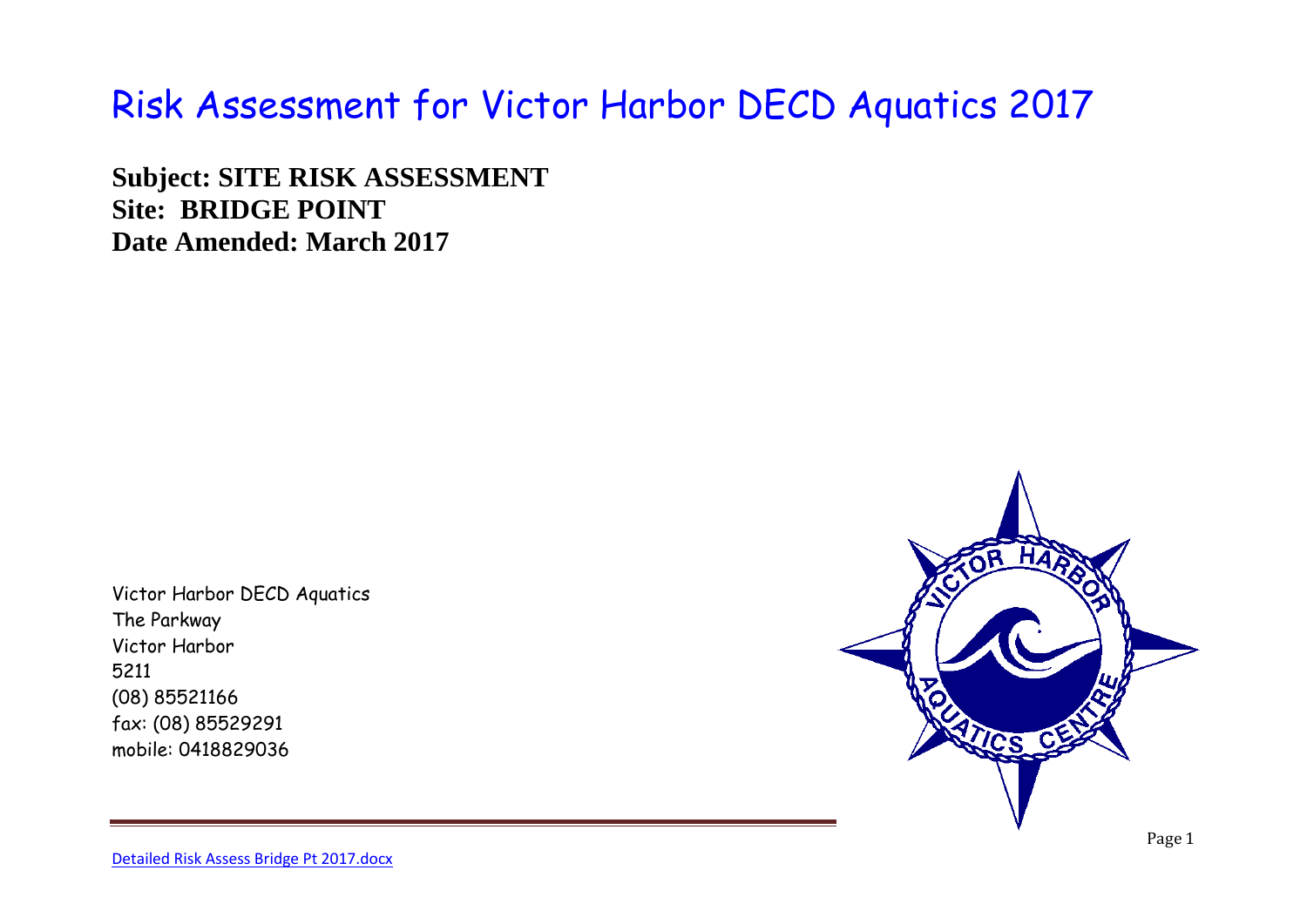| <b>Risk &amp; Risk Level</b> | Likelihood                                    | <b>Consequences</b>                            | <b>Risk Control</b>                                  |  |
|------------------------------|-----------------------------------------------|------------------------------------------------|------------------------------------------------------|--|
| <b>ACCIDENT</b>              | Possible C:                                   | <b>Extreme 4</b>                               | Good                                                 |  |
|                              | Determined by:                                | □ Possible injury to                           | Safety sign displaying the presence of<br>$\Box$     |  |
| <b>Extreme 5</b>             | Close proximity of road to aquatics<br>$\Box$ | students or                                    | children is erected in clear view of                 |  |
|                              | venues<br>no. of road users                   | instructor caused by<br>collision with vehicle | oncoming traffic                                     |  |
|                              | □<br>roadworthiness of vehicle<br>$\Box$      | Uneven surfaces eg.<br>$\Box$                  | Orange cones are erected alongside kerb to<br>$\Box$ |  |
|                              | weather conditions eg rain, sun<br>□          | Kerbs causing loos of                          | highlight its existence                              |  |
|                              | adherence to road rules<br>□                  | balance resulting in                           | Seat belts worn<br>$\Box$                            |  |
|                              | experience of driver<br>□                     | accident                                       | Driver is over 25<br>□                               |  |
|                              | student behaviour<br>$\Box$                   |                                                | Vehicle is maintained properly<br>□                  |  |
|                              |                                               |                                                | Behaviour rules are known and reinforced<br>□        |  |
|                              |                                               |                                                | Road rules are adhered to<br>$\Box$                  |  |
|                              |                                               |                                                | Strict supervision of students if having to<br>□     |  |
|                              |                                               |                                                | cross road to access venue                           |  |
|                              |                                               |                                                | Emergency procedures are known<br>□                  |  |
|                              |                                               |                                                | Students are warned and supervised on<br>□           |  |
|                              |                                               |                                                | entry and exit of vehicle                            |  |
|                              |                                               |                                                | Exiting vehicle and moving towards<br>$\Box$         |  |
|                              |                                               |                                                | footpath not road                                    |  |
|                              |                                               |                                                | Possible improvement on access and exit of<br>$\Box$ |  |
|                              |                                               |                                                | vehicle, padding, signage etc                        |  |
|                              |                                               |                                                | Emergency phone number to be displayed<br>□          |  |
|                              |                                               |                                                | in front of vehicle and on beach                     |  |
|                              |                                               |                                                | Students are always supervised by<br>$\Box$          |  |
|                              |                                               |                                                | instructor or teacher when entering danger           |  |
|                              |                                               |                                                | zone eg trailers                                     |  |
| ** After controls:           |                                               |                                                | Boundaries are clearly defined and known<br>$\Box$   |  |
| New risk level is            |                                               |                                                | by all parties involved (students, teachers,         |  |
| <u>Low</u>                   |                                               |                                                | instructors)                                         |  |
|                              |                                               |                                                |                                                      |  |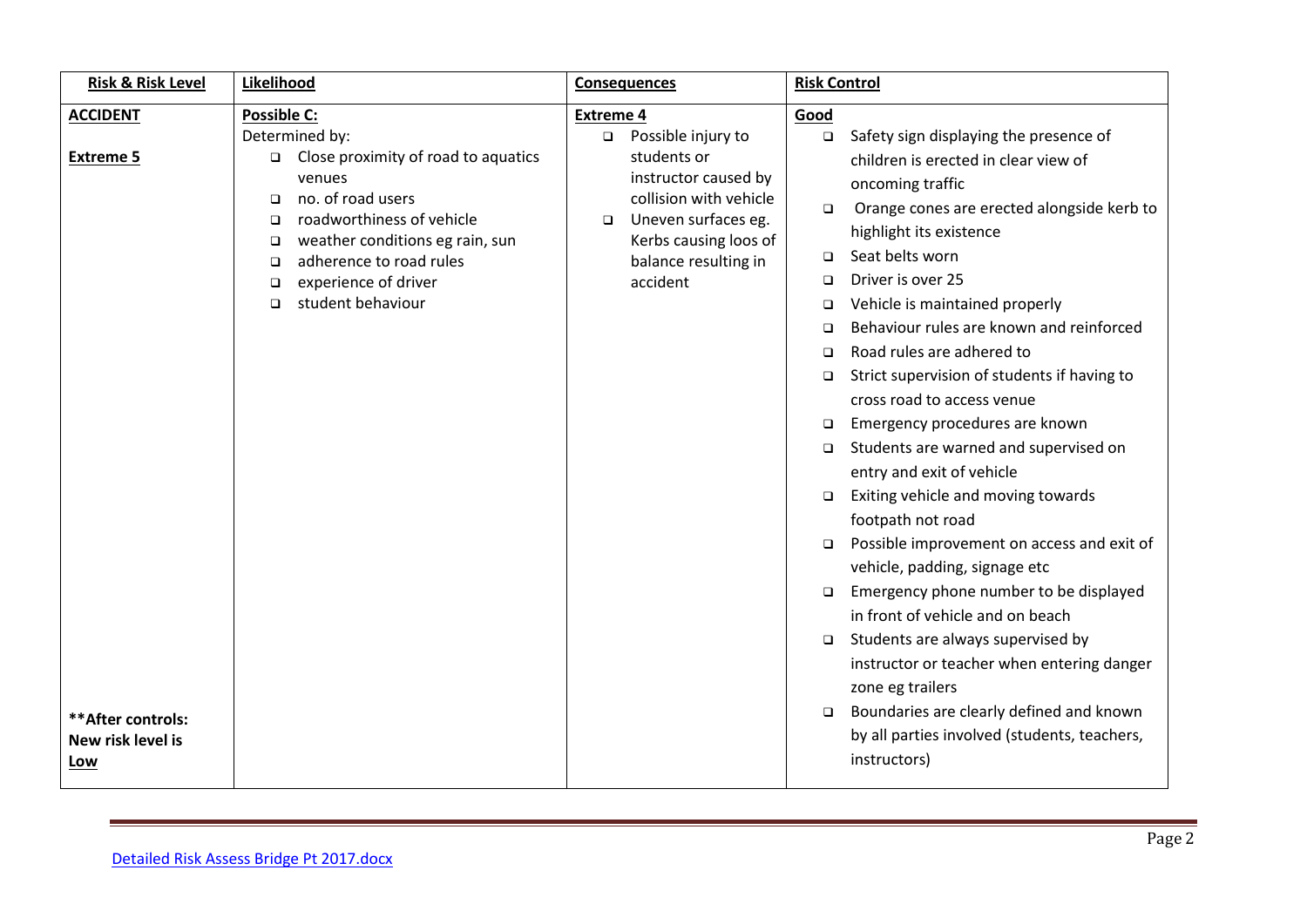| <b>Risk &amp; Risk Level</b>                   | Likelihood                                                                                                                                         | <b>Consequences</b>                                                                                            | <b>Risk Control</b>                                                                                                                                                                                                                                                                                                                                                                                                                      |
|------------------------------------------------|----------------------------------------------------------------------------------------------------------------------------------------------------|----------------------------------------------------------------------------------------------------------------|------------------------------------------------------------------------------------------------------------------------------------------------------------------------------------------------------------------------------------------------------------------------------------------------------------------------------------------------------------------------------------------------------------------------------------------|
| <b>CAR PARK</b><br><b>Extreme 5</b>            | <b>Possible C</b><br>Determined by:<br>$\Box$ Close proximity to areas where we<br>are conducting aquatics activities<br>Site conditions<br>$\Box$ | <b>Extreme</b><br>Consequences:<br>□ Injury to person<br>performing duties or<br>person in<br>surrounding area | Good<br>During intro safety talk make students<br>$\Box$<br>aware of dangers of walking through the car<br>park and the need to access the activity<br>sites safely<br>Stay clear of car park whenever and<br>$\Box$<br>wherever possible<br>Ensure students are supervised when<br>$\Box$<br>moving between base and activity sites                                                                                                     |
| ** After controls:<br>New risk level is<br>Low |                                                                                                                                                    |                                                                                                                |                                                                                                                                                                                                                                                                                                                                                                                                                                          |
| <b>COLD</b><br>High 4                          | <b>Possible C</b><br>Determined by:<br>Temperature of air and water<br>$\Box$<br>Lack of appropriate clothing,<br>$\Box$<br>wetsuit, shelter       | <b>Moderate</b><br>Consequences:<br>□ Hypothermia                                                              | Good<br>Information is provided to schools when<br>$\Box$<br>booking re conditions on the Fleurieu South<br>Coast<br>Information reinforced at introduction level<br>$\Box$<br>Wetsuits are provided<br>$\Box$<br>Students are visually accessed at all times<br>$\Box$<br>by instructors and teachers<br>Identification of any signs results in removal<br>$\Box$<br>from the water and appropriate first aid<br>measures are followed. |
| ** After controls:<br>New risk level is<br>Low |                                                                                                                                                    |                                                                                                                |                                                                                                                                                                                                                                                                                                                                                                                                                                          |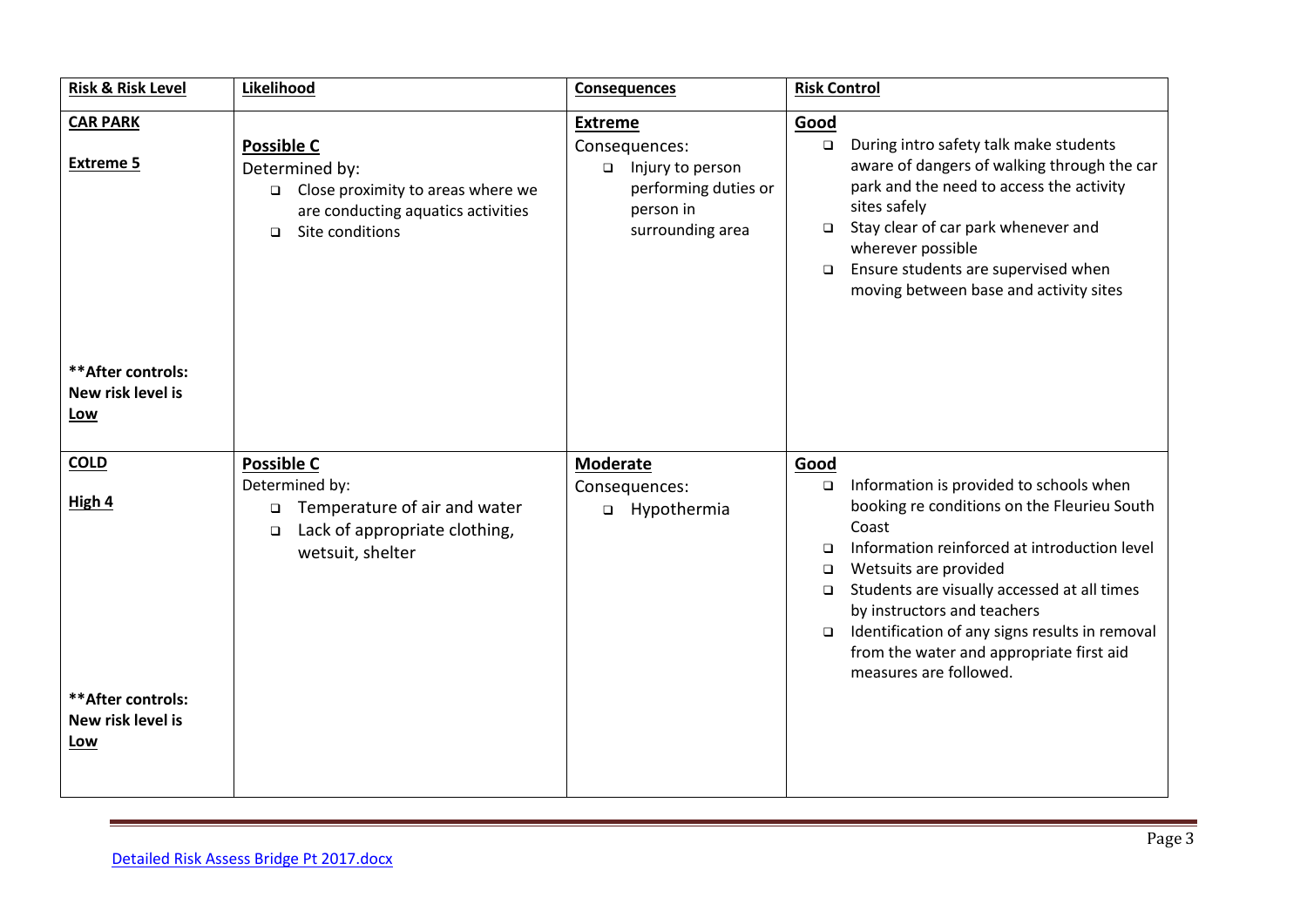| <b>Risk &amp; Risk Level</b>                                                                   | Likelihood                          | <b>Consequences</b>                                                                                                 | <b>Risk Control</b>                                                                                                                                                                                                                                                                                                                                                                                                                                                                                                                                           |  |
|------------------------------------------------------------------------------------------------|-------------------------------------|---------------------------------------------------------------------------------------------------------------------|---------------------------------------------------------------------------------------------------------------------------------------------------------------------------------------------------------------------------------------------------------------------------------------------------------------------------------------------------------------------------------------------------------------------------------------------------------------------------------------------------------------------------------------------------------------|--|
| <b>DISTANCE FROM</b>                                                                           | <b>Possible C</b>                   | <b>Moderate</b>                                                                                                     | Good                                                                                                                                                                                                                                                                                                                                                                                                                                                                                                                                                          |  |
| <b>BASE TO ACTIVITY</b><br><b>Moderate 3</b><br>** After controls:<br>New risk level is<br>Low | Determined by:<br>□ Site Conditions | Consequences:<br>□ Students moving<br>between activity<br>stations<br>unsupervised<br>□ Students<br>unaccounted for | Establish and explain boundaries<br>$\Box$<br>during intro safety talk<br>Explain importance of reporting in to<br>$\Box$<br>instructors/teachers if need to leave<br>area for any reason during intro<br>safety talk and reinforce during<br>activities<br>Students_must be supervised at all<br>$\Box$<br>times when moving between base and<br>activities<br>Check that all students are accounted<br>$\Box$<br>for before commencing activities<br>Maintain good communication between<br>$\Box$<br>all instructors, teachers, students and<br>caregivers |  |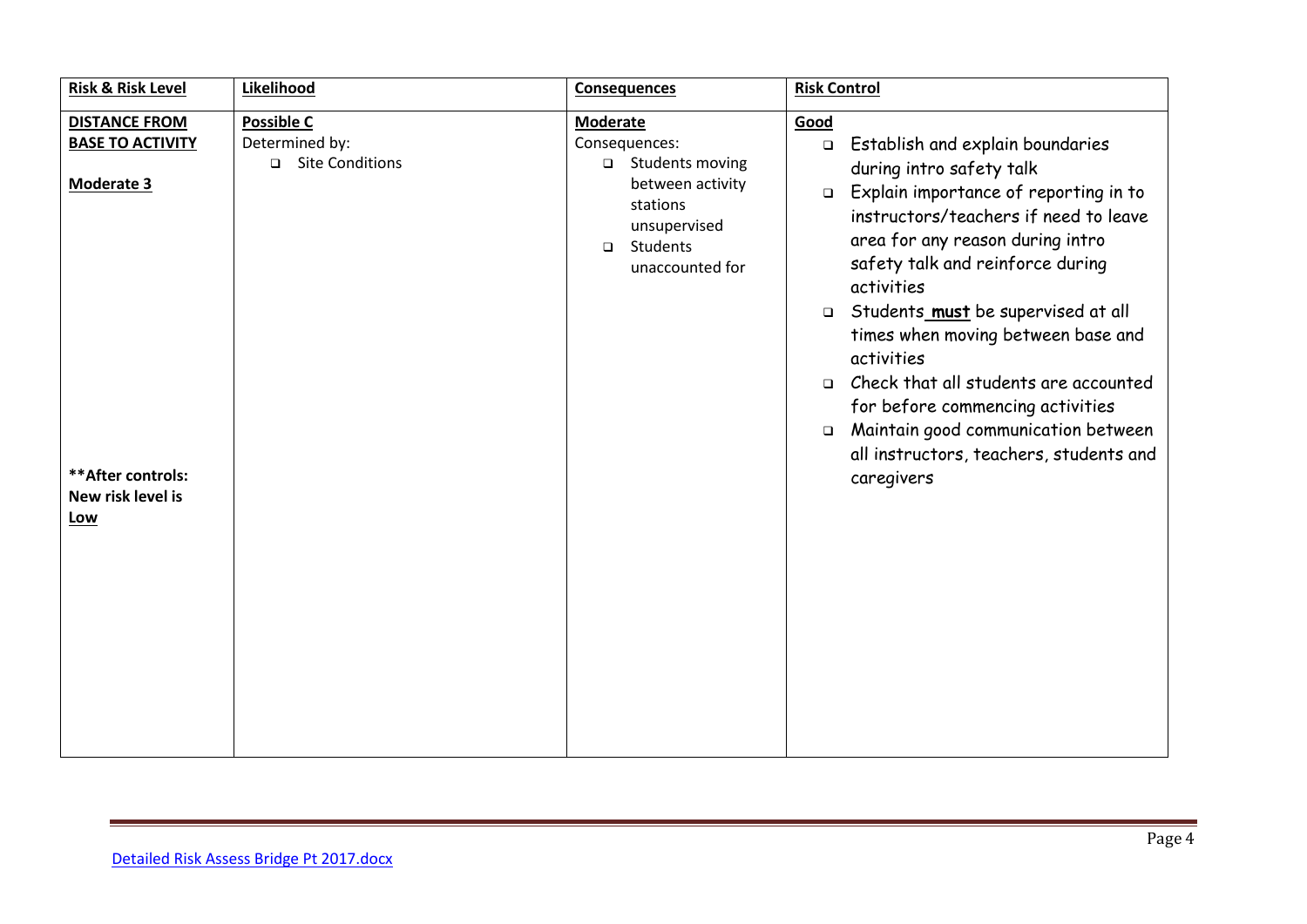| <b>Risk &amp; Risk Level</b>                      | Likelihood                                      | <b>Consequences</b>                         | <b>Risk Control</b>                                                                                       |  |
|---------------------------------------------------|-------------------------------------------------|---------------------------------------------|-----------------------------------------------------------------------------------------------------------|--|
|                                                   |                                                 |                                             |                                                                                                           |  |
| <b>EQUIPMENT THEFT</b>                            | <b>Possible C</b>                               | Minor 2                                     | Good                                                                                                      |  |
|                                                   | Determined by:                                  | Loss of equipment<br>$\Box$                 | Ensure before each lesson that all lockable<br>$\Box$                                                     |  |
| High 4                                            | □ security measures taken during<br>lesson time | Instructors lose work<br>$\Box$             | trailers are locked                                                                                       |  |
|                                                   |                                                 | due to lack of<br>equipment                 | Wherever possible ensure trailers and any<br>Ō.<br>equipment not being used can be seen by<br>instructors |  |
|                                                   |                                                 |                                             | Lock all personal valuables in cars<br>$\Box$                                                             |  |
| ** After controls:                                |                                                 |                                             |                                                                                                           |  |
| New risk level is                                 |                                                 |                                             |                                                                                                           |  |
| Low                                               |                                                 |                                             |                                                                                                           |  |
|                                                   |                                                 |                                             |                                                                                                           |  |
|                                                   |                                                 |                                             |                                                                                                           |  |
|                                                   |                                                 |                                             |                                                                                                           |  |
|                                                   |                                                 |                                             |                                                                                                           |  |
| <b>FOOTPATHS &amp;</b><br><b>BOARDWALKS &amp;</b> | <b>Possible C</b><br>Determined by:             | <b>Moderate</b><br>□ Slips, trips and falls | Good<br>Explain the need for extra care when<br>$\Box$                                                    |  |
| <b>OTHER UNEVEN</b>                               | Different natural and man-made<br>$\Box$        |                                             | negotiating footpaths & boardwalks and any                                                                |  |
| <b>SURFACES</b>                                   | surfaces and levels to negotiate                |                                             | other uneven surfaces during the intro                                                                    |  |
|                                                   |                                                 |                                             | safety talk.                                                                                              |  |
| Moderate 3                                        |                                                 |                                             | Supervise children at all times<br>$\Box$                                                                 |  |
|                                                   |                                                 |                                             |                                                                                                           |  |
|                                                   |                                                 |                                             |                                                                                                           |  |
| ** After controls:<br>New risk level is           |                                                 |                                             |                                                                                                           |  |
| <b>Low</b>                                        |                                                 |                                             |                                                                                                           |  |
|                                                   |                                                 |                                             |                                                                                                           |  |
|                                                   |                                                 |                                             |                                                                                                           |  |
|                                                   |                                                 |                                             |                                                                                                           |  |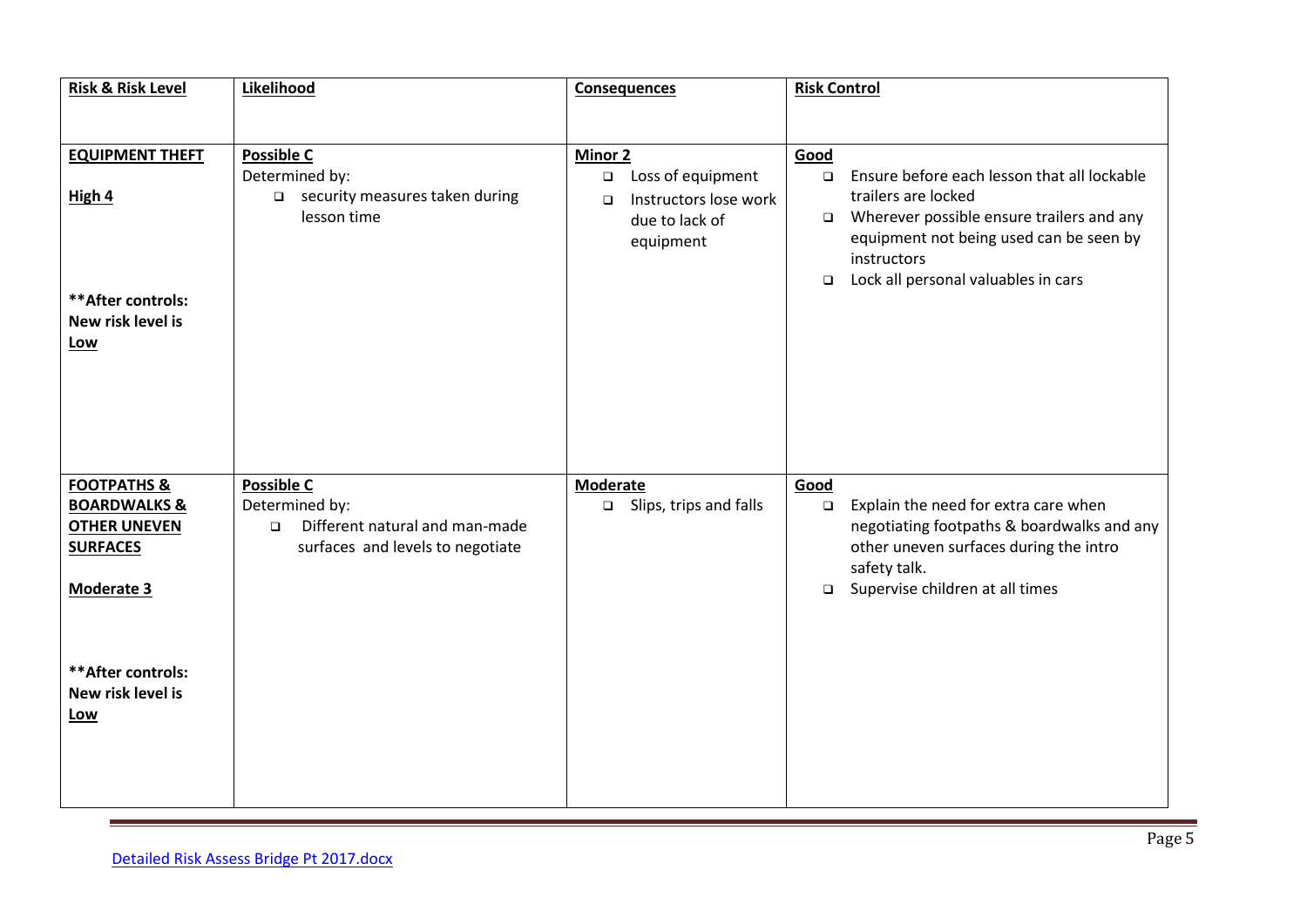| <b>Risk &amp; Risk Level</b>                                       | Likelihood                                                                                                                                                                                                                                                                                                               | <b>Consequences</b>                                                                                                                           | <b>Risk Control</b>                                                                                                                                                                                                                                                                                                                                                                                                                                                                                                                                                                                                                                                                                                                                                            |
|--------------------------------------------------------------------|--------------------------------------------------------------------------------------------------------------------------------------------------------------------------------------------------------------------------------------------------------------------------------------------------------------------------|-----------------------------------------------------------------------------------------------------------------------------------------------|--------------------------------------------------------------------------------------------------------------------------------------------------------------------------------------------------------------------------------------------------------------------------------------------------------------------------------------------------------------------------------------------------------------------------------------------------------------------------------------------------------------------------------------------------------------------------------------------------------------------------------------------------------------------------------------------------------------------------------------------------------------------------------|
| <b>HEAT</b>                                                        | <b>Possible C</b>                                                                                                                                                                                                                                                                                                        | <b>Major</b>                                                                                                                                  | Good                                                                                                                                                                                                                                                                                                                                                                                                                                                                                                                                                                                                                                                                                                                                                                           |
| <b>Extreme 5</b>                                                   | Determined by:<br>Forecast temperature<br>$\Box$<br>Type of activity students are<br>$\Box$<br>participating in<br>Available shade<br>$\Box$                                                                                                                                                                             | Heat exhaustion<br>$\Box$<br>Heat stroke<br>□<br>Sunburn<br>□<br>Dehydration<br>$\Box$                                                        | Sun safety procedures followed<br>$\Box$<br>Hats, sunscreen, drink plenty of water<br>$\Box$<br>Modify lesson plan eg. more time engaging<br>$\Box$<br>in activities with the aim of keeping body<br>temperature cool                                                                                                                                                                                                                                                                                                                                                                                                                                                                                                                                                          |
| ** After controls:<br>New risk level is<br>Low                     |                                                                                                                                                                                                                                                                                                                          |                                                                                                                                               | Students are continually monitored for<br>$\Box$<br>adverse effect of high temperature day<br>Seek shade during breaks<br>$\Box$                                                                                                                                                                                                                                                                                                                                                                                                                                                                                                                                                                                                                                               |
| <b>MANUAL HANDLING</b>                                             | <b>Possible C</b>                                                                                                                                                                                                                                                                                                        | <b>Major</b>                                                                                                                                  | Good                                                                                                                                                                                                                                                                                                                                                                                                                                                                                                                                                                                                                                                                                                                                                                           |
| <b>Extreme 5</b><br>** After controls:<br>New risk level is<br>Low | Determined by:<br>Time available<br>$\Box$<br>No. of craft<br>$\Box$<br>Type of craft and equipment<br>□<br>Uneven surface to be carried over<br>□<br>Conditions on the day<br>$\Box$<br>Access in and around trailers<br>□<br>Physical size and coordination<br>$\Box$<br>Listening skills of people involved<br>$\Box$ | Injury to students,<br>$\Box$<br>instructors (back,<br>arm, feet, head, leg,<br>torso because of<br>inappropriate<br>handling of<br>equipment | All manual handling is supervised by<br>$\Box$<br>instructors<br>If task is determined by instructor to be<br>$\Box$<br>outside safe risk control, safe strategies are<br>developed eg correct ratio for carrying<br>objects or craft, correct techniques for<br>lifting and carrying, correct path to and<br>from the trailer<br>Safe practices to be observed by instructors<br>at all times when carrying equipment<br>Students to be informed on correct way to<br>$\Box$<br>carry equipment they are to use for aquatics<br>activities<br>NOTE: people assigned for tasks must be of<br>suitable physical size and condition. If not the<br>ratio must be increased or people are to be<br>substituted. (These ratios could increase in<br>adverse conditions on the day) |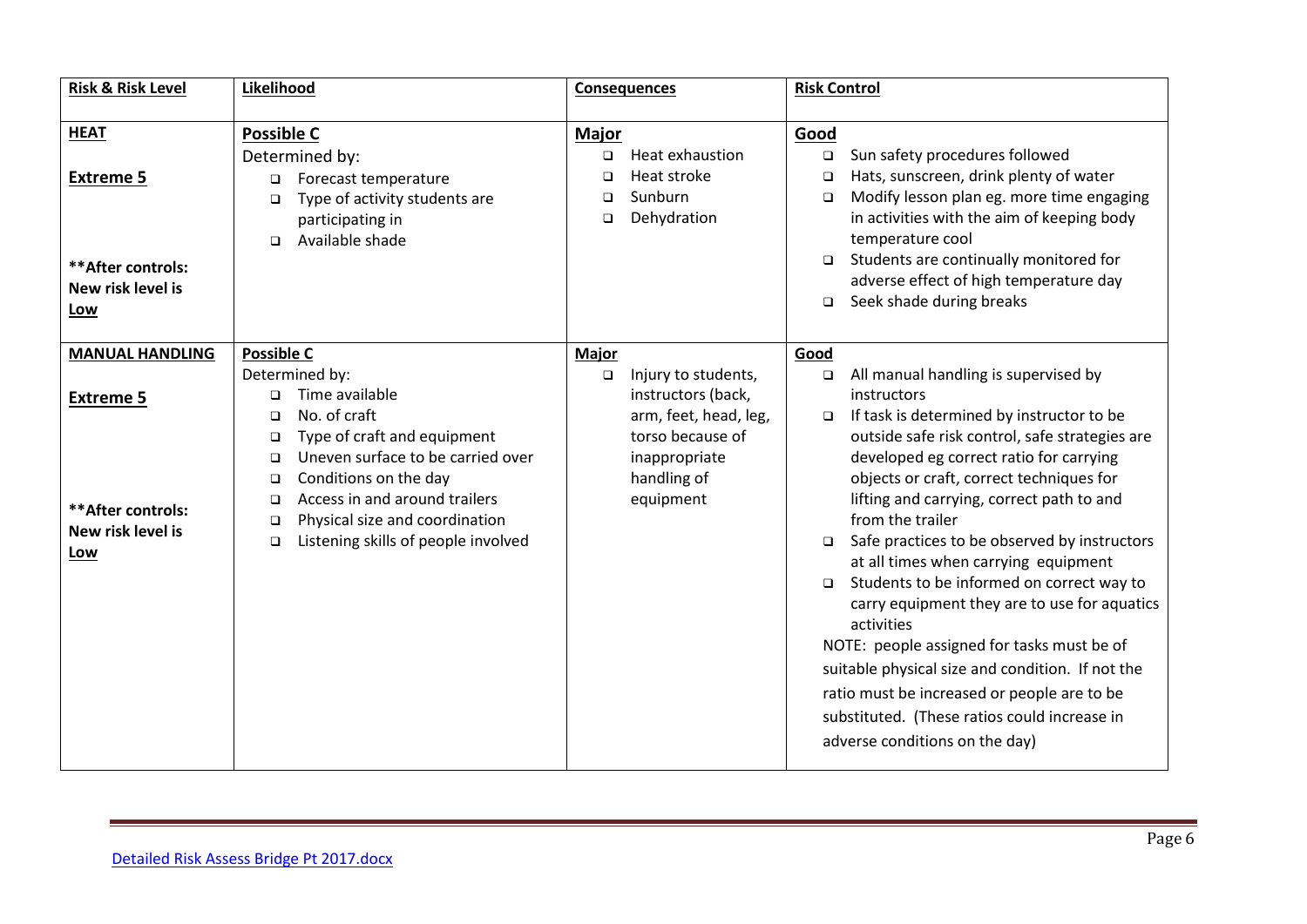| <b>Risk &amp; Risk Level</b>            | Likelihood                               | <b>Consequences</b> |                                   | <b>Risk Control</b> |                                                                                                   |
|-----------------------------------------|------------------------------------------|---------------------|-----------------------------------|---------------------|---------------------------------------------------------------------------------------------------|
|                                         |                                          |                     |                                   |                     |                                                                                                   |
| <b>MEDICATION</b>                       | <b>Possible C</b>                        | <b>Major</b>        |                                   | Good                |                                                                                                   |
|                                         | Determined by:                           | $\Box$              | Need for immediate                |                     |                                                                                                   |
|                                         | Student needing medication for<br>$\Box$ |                     | use of their                      | □                   | Instructor in charge to ascertain whether there                                                   |
|                                         | diagnosed medical problem or past        |                     | medication or urgent              |                     | are any medical issues with supervising teacher                                                   |
|                                         | problem recurring                        |                     | medical assistance                |                     | and inform instructors Medical forms are                                                          |
|                                         |                                          |                     | to alleviate                      |                     | checked thoroughly by instructors visually and                                                    |
|                                         |                                          |                     | symptoms from<br>becoming extreme |                     | clarified if the need arises                                                                      |
|                                         |                                          |                     |                                   | □                   | Medication is sighted and placed into coloured<br>medication bags assigned to each activity group |
|                                         |                                          |                     |                                   | $\Box$              | Aquatics instructors are responsible for alerting                                                 |
|                                         |                                          |                     |                                   |                     | fellow instructors to any issues and to passing on                                                |
|                                         |                                          |                     |                                   |                     | medication when students change activities                                                        |
|                                         |                                          |                     |                                   | $\Box$              | Assessment sheets are marked according to                                                         |
|                                         |                                          |                     |                                   |                     | medical condition alongside the name of the                                                       |
|                                         |                                          |                     |                                   |                     | person requiring medication to assist instructors<br>with check list                              |
|                                         |                                          |                     |                                   | $\Box$              | Asthma kit / first aid kit / mobile phone readily<br>available at all times                       |
|                                         |                                          |                     |                                   | □                   | Emergency numbers are in the top of the first<br>aid box                                          |
|                                         |                                          |                     |                                   | □                   | First aid equipment is maintained and checked                                                     |
|                                         |                                          |                     |                                   |                     | by 2 I/C as routine maintenance<br>If first aid equipment is used it must be dated                |
|                                         |                                          |                     |                                   | ▫                   | and logged in note book in first aid box and                                                      |
| ** After controls:<br>New risk level is |                                          |                     |                                   |                     | reported to 2 I/C for replenishment                                                               |
| Low                                     |                                          |                     |                                   | $\Box$              | All instructors on duty have current First Aid,                                                   |
|                                         |                                          |                     |                                   |                     | Asthma and Surf Rescue qualifications                                                             |
|                                         |                                          |                     |                                   | ▫                   | Students are warned of dangers such as                                                            |
|                                         |                                          |                     |                                   |                     | beestings, cuts to feet by unknown objects and<br>are advised in the uses of footwear             |
|                                         |                                          |                     |                                   |                     |                                                                                                   |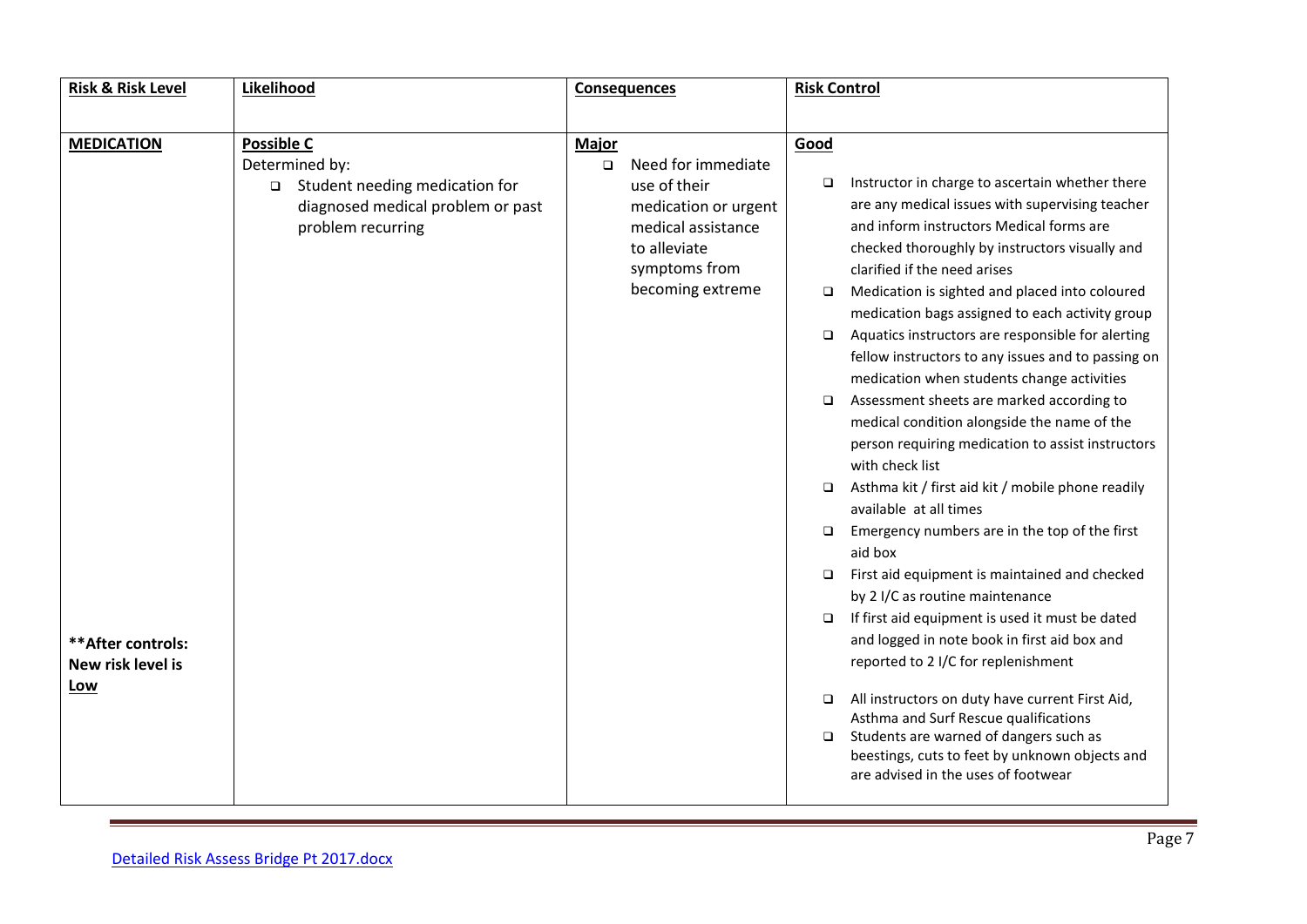| Possible C<br>Determined by:<br><b>Rubbish</b><br>Minor 2<br>Good<br>D Possibility of<br>$\Box$ |  |
|-------------------------------------------------------------------------------------------------|--|